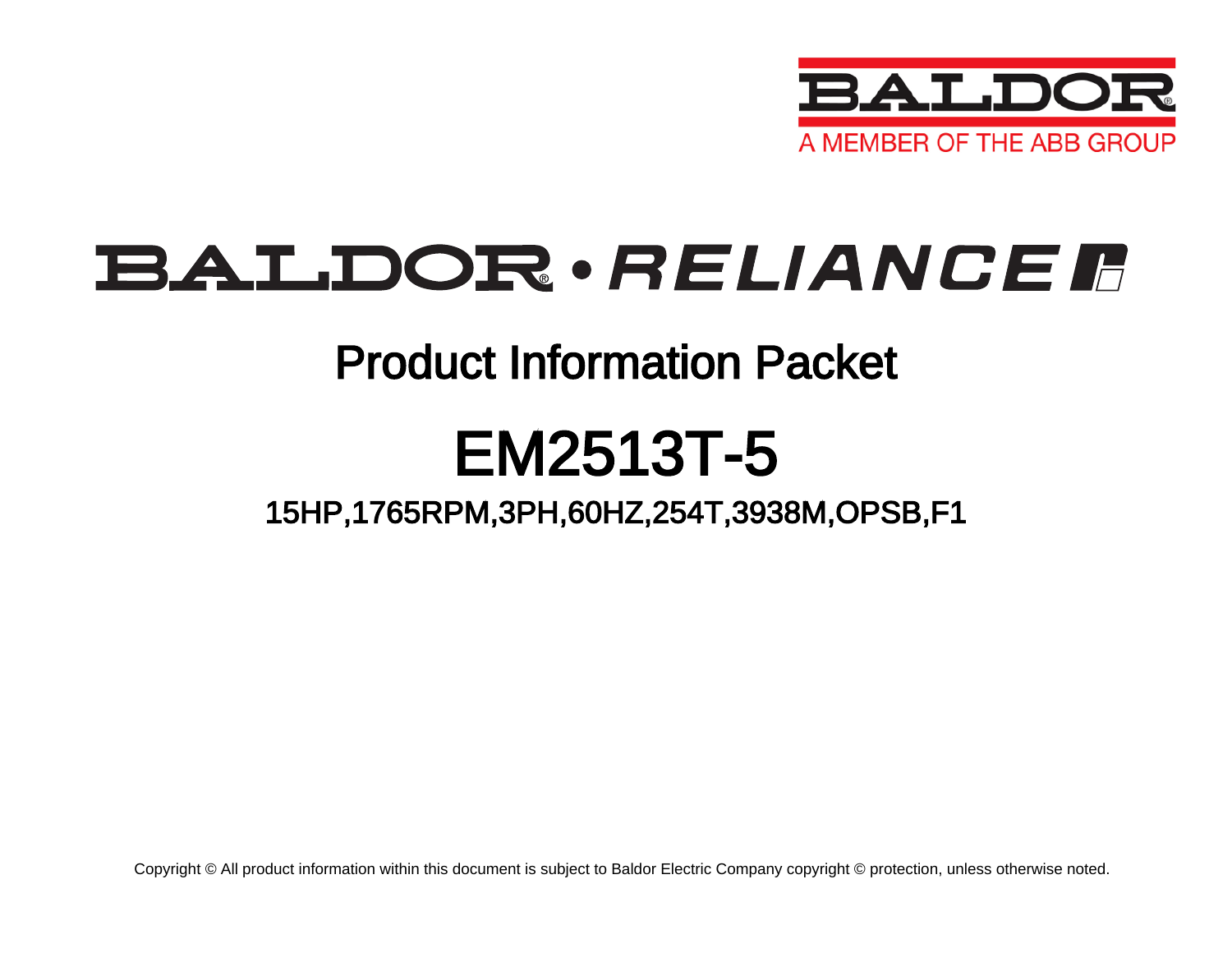#### BALDOR · RELIANCE F Product Information Packet: EM2513T-5 - 15HP,1765RPM,3PH,60HZ,254T,3938M,OPSB,F1

| <b>Part Detail</b> |             |                  |                |             |          |                      |            |  |  |
|--------------------|-------------|------------------|----------------|-------------|----------|----------------------|------------|--|--|
| Revision:          | AB          | Status:          | PRD/A          | Change #:   |          | Proprietary:         | No         |  |  |
| Type:              | AC          | Prod. Type:      | 3938M          | Elec. Spec: | 39WGW946 | CD Diagram:          | CD0006     |  |  |
| Enclosure:         | <b>OPSB</b> | Mfg Plant:       |                | Mech. Spec: | 39K57    | Layout:              | 39LYK057   |  |  |
| Frame:             | 254T        | Mounting:        | F <sub>1</sub> | Poles:      | 04       | <b>Created Date:</b> |            |  |  |
| Base:              | <b>RG</b>   | <b>Rotation:</b> | R              | Insulation: |          | Eff. Date:           | 11-06-2014 |  |  |
| Leads:             | 3#12        |                  |                |             |          | <b>Replaced By:</b>  |            |  |  |
| Literature:        |             | Elec. Diagram:   |                |             |          |                      |            |  |  |

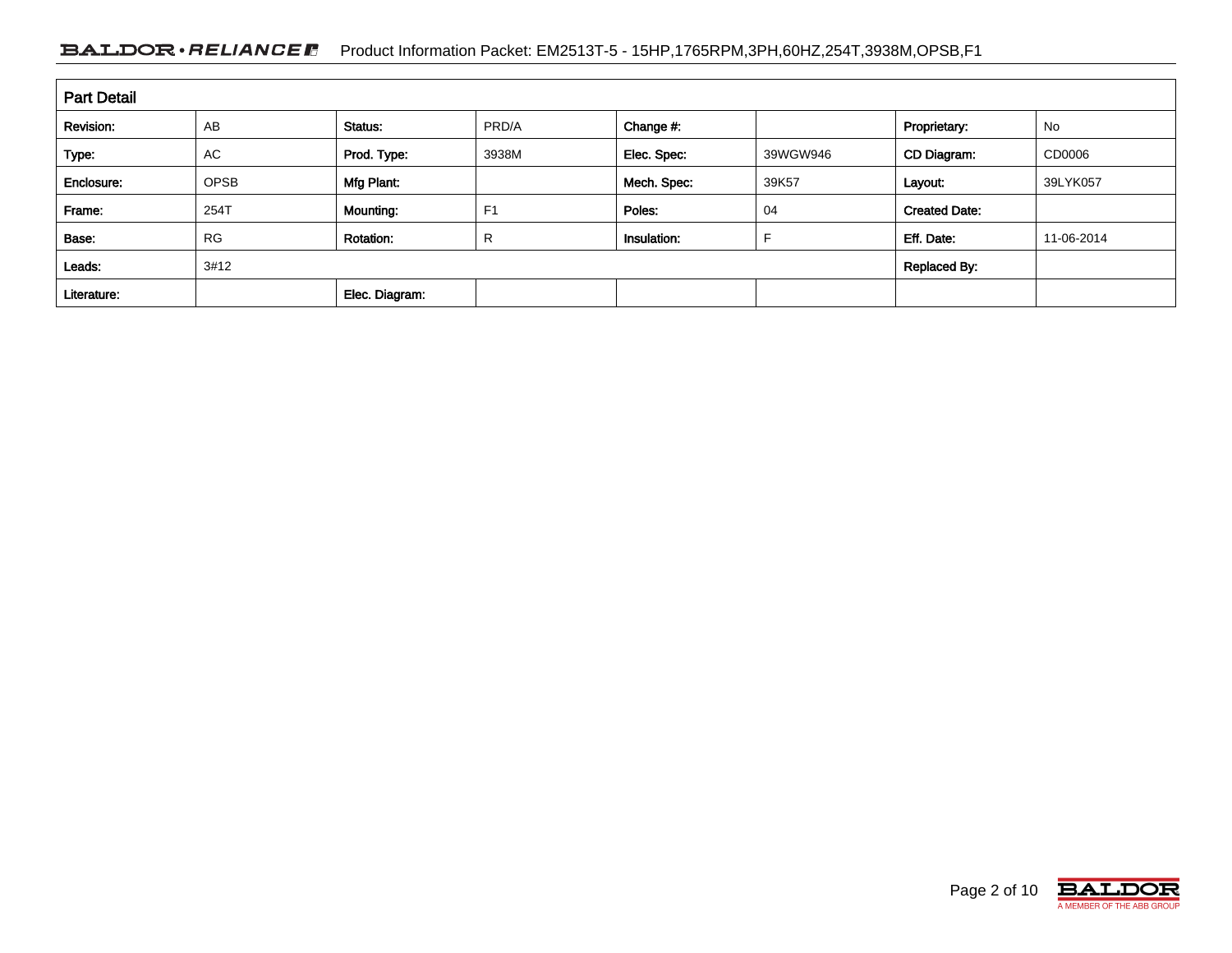#### BALDOR · RELIANCE F Product Information Packet: EM2513T-5 - 15HP,1765RPM,3PH,60HZ,254T,3938M,OPSB,F1

| Nameplate NP1259L |                                        |                |      |            |   |    |             |  |  |
|-------------------|----------------------------------------|----------------|------|------------|---|----|-------------|--|--|
| CAT.NO.           | EM2513T-5                              |                |      |            |   |    |             |  |  |
| SPEC.             | 39K057W946                             |                |      |            |   |    |             |  |  |
| HP                | 15                                     |                |      |            |   |    |             |  |  |
| <b>VOLTS</b>      | 575                                    |                |      |            |   |    |             |  |  |
| <b>AMP</b>        | 14.1                                   |                |      |            |   |    |             |  |  |
| <b>RPM</b>        | 1765                                   |                |      |            |   |    |             |  |  |
| <b>FRAME</b>      | HZ<br>PH<br>$\mathbf{3}$<br>60<br>254T |                |      |            |   |    |             |  |  |
| SER.F.            | 1.15                                   | CODE           | G    | <b>DES</b> | B | CL | $\mathsf F$ |  |  |
| NEMA-NOM-EFF      | 93                                     | PF<br>86       |      |            |   |    |             |  |  |
| <b>RATING</b>     | 40C AMB-CONT                           |                |      |            |   |    |             |  |  |
| cc                | 010A                                   | USABLE AT 208V |      |            |   |    |             |  |  |
| DE                | 6309                                   | <b>ODE</b>     | 6208 |            |   |    |             |  |  |
| <b>ENCL</b>       | OPSB                                   | SN             |      |            |   |    |             |  |  |
|                   |                                        |                |      |            |   |    |             |  |  |

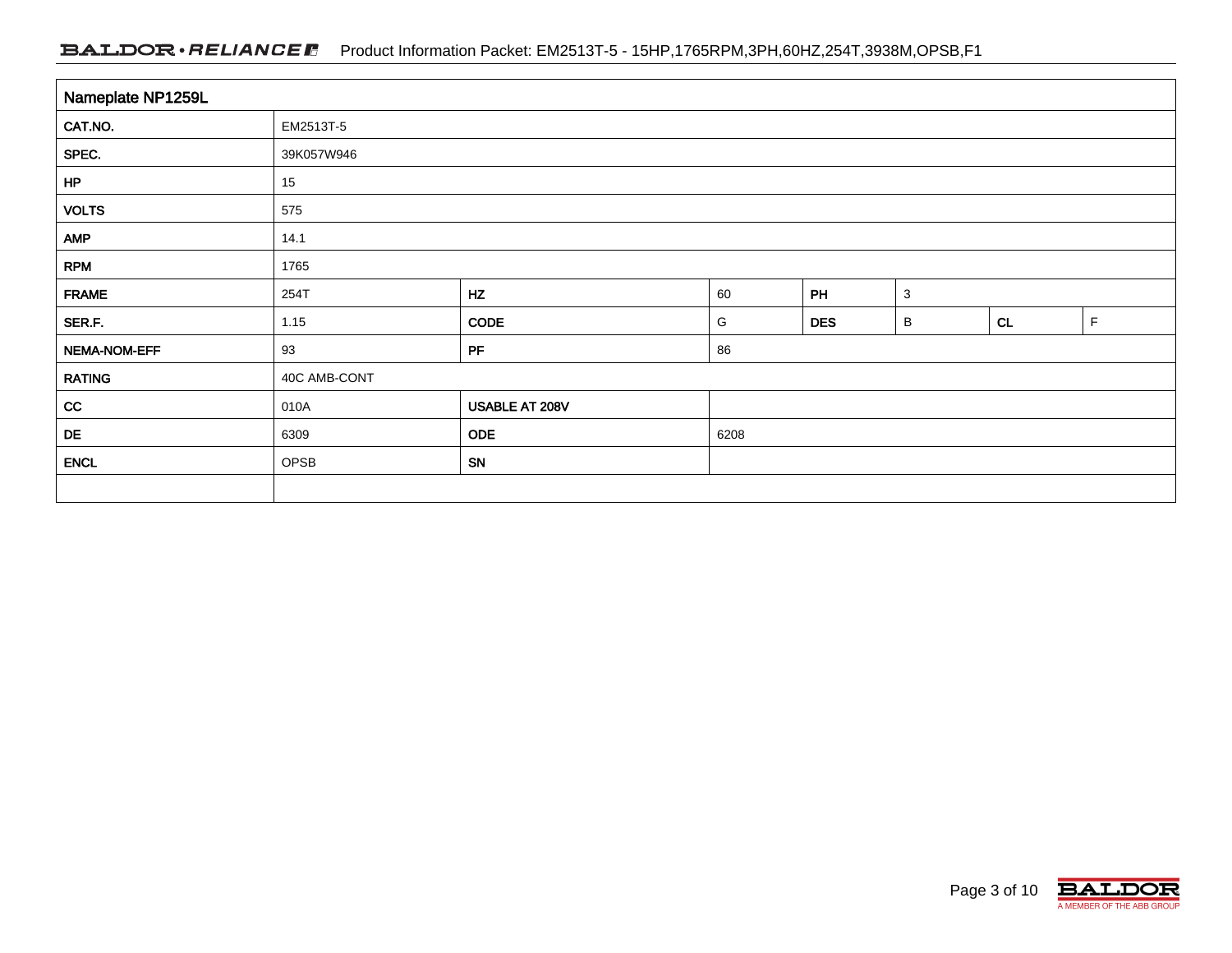| <b>Parts List</b>  |                                          |          |  |  |  |  |
|--------------------|------------------------------------------|----------|--|--|--|--|
| <b>Part Number</b> | Description                              | Quantity |  |  |  |  |
| SA039286           | SA 39K057W946                            | 1.000 EA |  |  |  |  |
| RA035252           | RA 39K057W946                            | 1.000 EA |  |  |  |  |
| S/P107-000-005     | SUPER-E PROC'S(254/6 FR.) ZK PLANT - POL | 1.000 EA |  |  |  |  |
| HA6361A01          | LIFTING LUG FOR 37, 39 & 40 FRAME ZINC   | 2.000 EA |  |  |  |  |
| HA6016             | ADAPTER, CAST CONDUIT BOX                | 1.000 EA |  |  |  |  |
| 09CB3002SP         | CB W/1.38 LEAD HOLE FOR 37, 39, 307 & 30 | 1.000 EA |  |  |  |  |
| 51XW2520A12        | .25-20 X .75, TAPTITE II, HEX WSHR SLTD  | 2.000 EA |  |  |  |  |
| HW1001A25          | LOCKWASHER 1/4, ZINC PLT .493 OD, .255 I | 2.000 EA |  |  |  |  |
| WD1000B17          | T&B CX35TN TERMINAL                      | 1.000 EA |  |  |  |  |
| 11XW1032G06        | 10-32 X .38, TAPTITE II, HEX WSHR SLTD U | 1.000 EA |  |  |  |  |
| 39EP3200A01SP      | FR/PU ENDPLATE, MACH                     | 1.000 EA |  |  |  |  |
| HW5100A08          | W3118-035 WVY WSHR (WB)                  | 1.000 EA |  |  |  |  |
| 39EP3201A13        | PU ENDPLATE, MACH                        | 1.000 EA |  |  |  |  |
| XY3816A12          | 3/8-16 FINISHED NUT                      | 8.000 EA |  |  |  |  |
| 09CB3501SP         | CONDUIT BOX LID FOR 09CB3001 & 09CB3002  | 1.000 EA |  |  |  |  |
| 51XW2520A12        | .25-20 X .75, TAPTITE II, HEX WSHR SLTD  | 2.000 EA |  |  |  |  |
| HW2501G25          | KEY, 3/8 SQ X 2.875                      | 1.000 EA |  |  |  |  |
| LB1115N            | LABEL, LIFTING DEVICE (ON ROLLS)         | 1.000 EA |  |  |  |  |
| MN416A01           | TAG-INSTAL-MAINT no wire (1200/bx) 11/14 | 1.000 EA |  |  |  |  |
| HA4051A00          | PLASTIC CAP FOR GREASE FITTING           | 1.000 EA |  |  |  |  |
| HW4500A03          | GREASE FITTING, .125 NPT 1610(ALEMITE) 8 | 1.000 EA |  |  |  |  |
| HW4500A20          | 1/8NPT SL PIPE PLUG                      | 1.000 EA |  |  |  |  |
| MJ1000A75          | GREASE, POLYREX EM EXXON (USe 4824-15A)  | 0.030 LB |  |  |  |  |
| HA4051A00          | PLASTIC CAP FOR GREASE FITTING           | 1.000 EA |  |  |  |  |

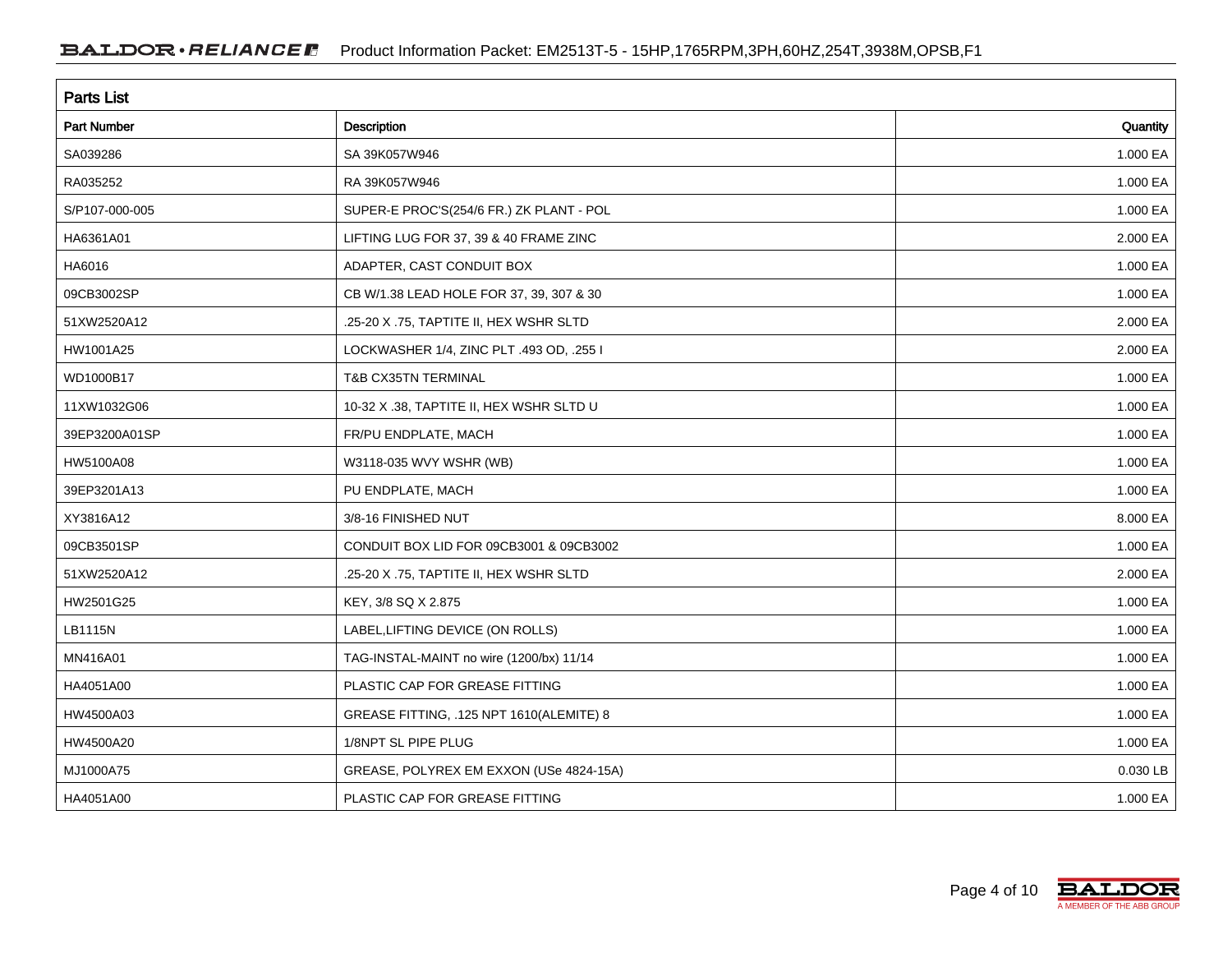| <b>Parts List (continued)</b> |                                          |          |  |  |  |  |
|-------------------------------|------------------------------------------|----------|--|--|--|--|
| <b>Part Number</b>            | Description                              | Quantity |  |  |  |  |
| HW4500A03                     | GREASE FITTING, .125 NPT 1610(ALEMITE) 8 | 1.000 EA |  |  |  |  |
| HW4500A20                     | 1/8NPT SL PIPE PLUG                      | 1.000 EA |  |  |  |  |
| MG1000Y03                     | MUNSELL 2.53Y 6.70/ 4.60, GLOSS 20,      | 0.050 GA |  |  |  |  |
| 85XU0407S04                   | 4X1/4 U DRIVE PIN STAINLESS              | 2.000 EA |  |  |  |  |
| 39AD2002A01                   | BAFFLE PLATE 39 OPEN, SLOTTED BAND MTRS  | 1.000 EA |  |  |  |  |
| 39AD2002A01                   | BAFFLE PLATE 39 OPEN, SLOTTED BAND MTRS  | 1.000 EA |  |  |  |  |
| HA3154A09                     | TB STUD 3/8-16 X 16.25                   | 4.000 EA |  |  |  |  |
| LB1119N                       | <b>WARNING LABEL</b>                     | 1.000 EA |  |  |  |  |
| LC0006                        | <b>CONNECTION LABEL</b>                  | 1.000 EA |  |  |  |  |
| <b>NP1259L</b>                | ALUM SUPER-E UL CSA-EEV CC NEMA PREMIUM  | 1.000 EA |  |  |  |  |
| 39PA1000                      | PACKAGING GROUP 39 PRINT                 | 1.000 EA |  |  |  |  |

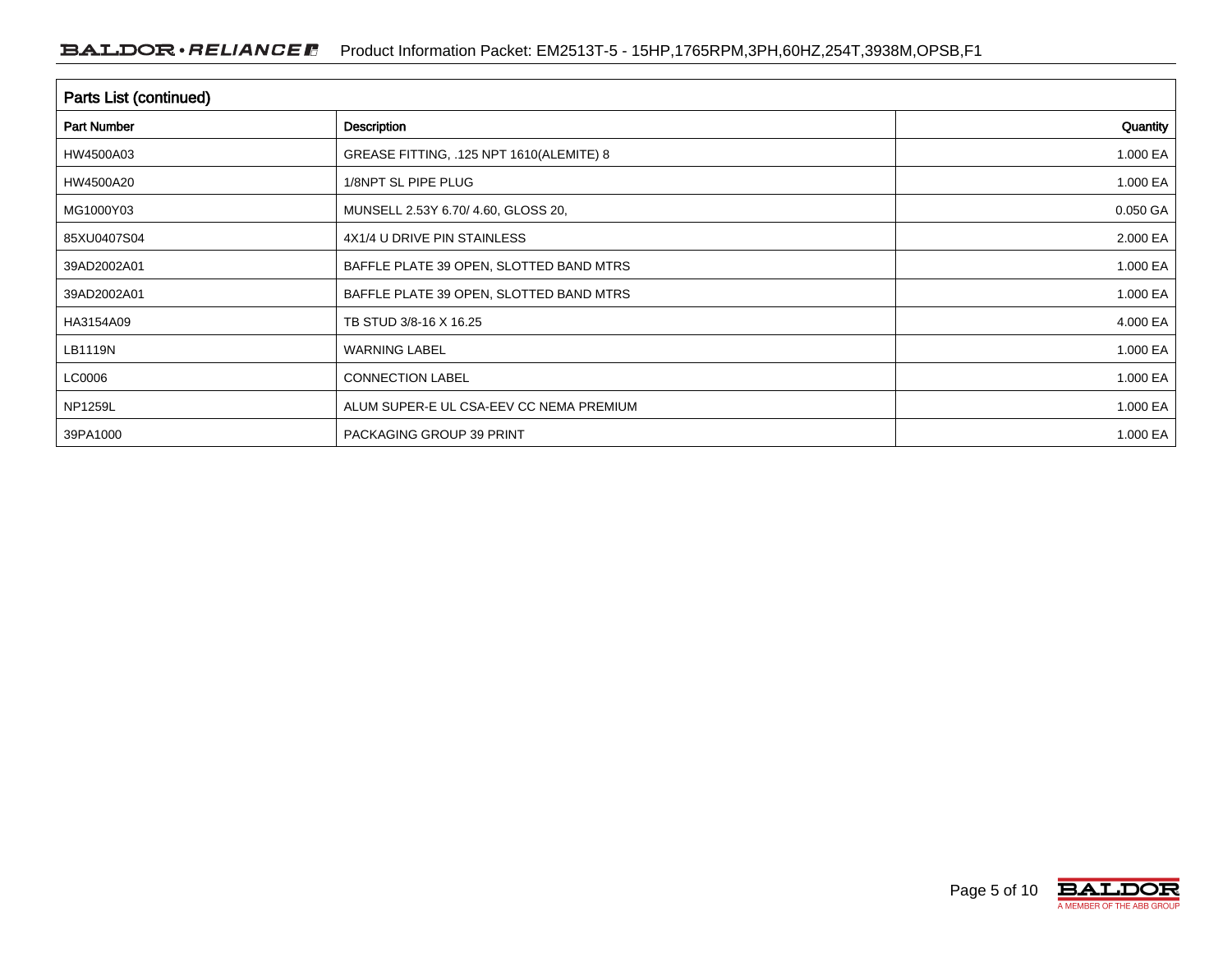| <b>Accessories</b> |             |                   |  |  |  |  |  |
|--------------------|-------------|-------------------|--|--|--|--|--|
| <b>Part Number</b> | Description | <b>Multiplier</b> |  |  |  |  |  |
| 39-3400            | C FACE KIT  | A8                |  |  |  |  |  |

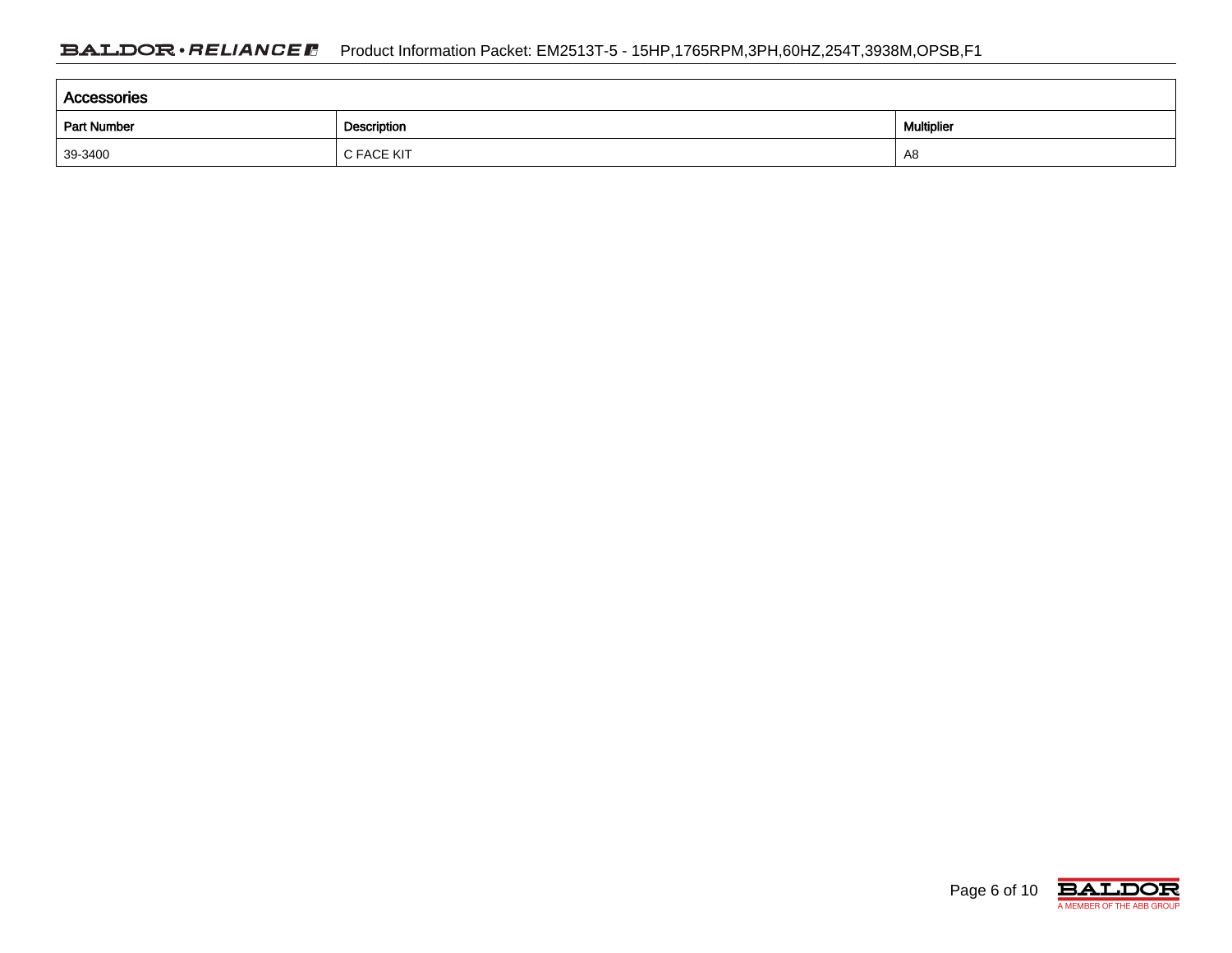### **AC Induction Motor Performance Data**

Record # 13004 - Typical performance - not guaranteed values

| Winding: 39WGW946-R001 |     | <b>Type: 3938M</b> |                                       | <b>Enclosure: OPSB</b>     |                        |                |
|------------------------|-----|--------------------|---------------------------------------|----------------------------|------------------------|----------------|
| Nameplate Data         |     |                    | 575 V, 60 Hz:<br>Single Voltage Motor |                            |                        |                |
| Rated Output (HP)      |     | 15                 |                                       |                            |                        | 44.6 LB-FT     |
| <b>Volts</b>           | 575 |                    |                                       | <b>Start Configuration</b> |                        | direct on line |
| <b>Full Load Amps</b>  |     | 14.1               |                                       | <b>Breakdown Torque</b>    |                        | 171 LB-FT      |
| R.P.M.                 |     | 1765               |                                       | Pull-up Torque             |                        | 78.7 LB-FT     |
| Hz<br>60               |     | Phase              | 3                                     | Locked-rotor Torque        |                        | 99.4 LB-FT     |
| NEMA Design Code       |     | <b>KVA Code</b>    | G                                     | <b>Starting Current</b>    |                        | 94 A           |
| Service Factor (S.F.)  |     | 1.15               |                                       | No-load Current            |                        | 5.74 A         |
| NEMA Nom. Eff.         |     | Power Factor       | 86                                    | Line-line Res. @ 25°C      |                        | $0.967 \Omega$ |
| <b>Rating - Duty</b>   |     | 40C AMB-CONT       |                                       | Temp. Rise @ Rated Load    |                        | $22^{\circ}$ C |
| S.F. Amps              |     |                    |                                       |                            | Temp. Rise @ S.F. Load | $29^{\circ}$ C |
|                        |     |                    |                                       | Rotor inertia              |                        | 1.66 LB-FT2    |

#### Load Characteristics 575 V, 60 Hz, 15 HP

| % of Rated Load | 25   | 50   | 75   | 100  | 125  | 150  | S.F.  |
|-----------------|------|------|------|------|------|------|-------|
| Power Factor    | 43   | 65   | 77   | 86   | 85   | 86   | 85    |
| Efficiency      | 90.1 | 93.3 | 93.5 | 93.1 | 92.2 | 91   | 92.6  |
| Speed           | 1792 | 1784 | 1775 | 1765 | 1754 | 1742 | 1759  |
| Line amperes    | 7.37 | 9.3  | 11.8 | 14.1 | 17.9 | 21.3 | 16.38 |

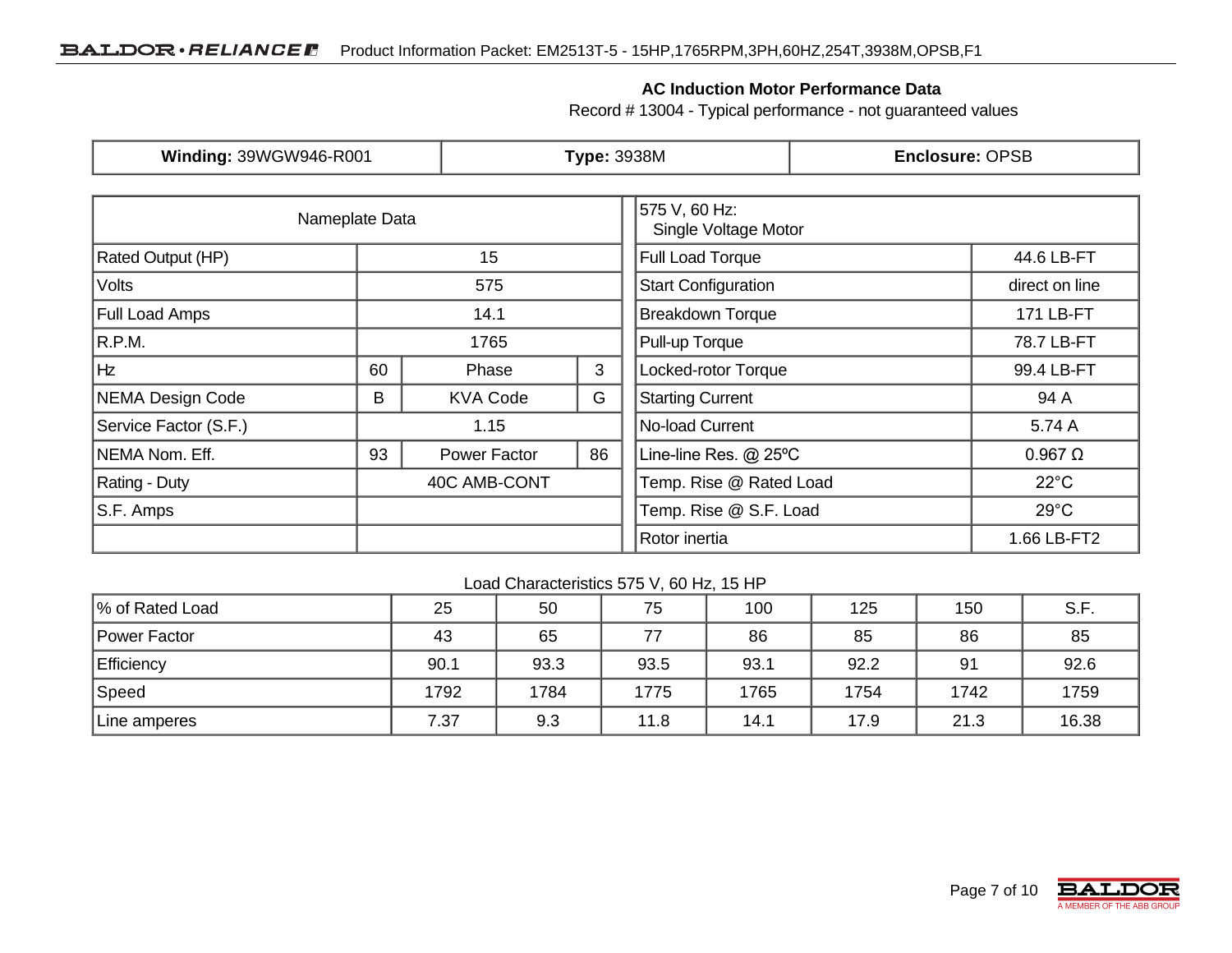

Performance Graph at 575V, 60Hz, 15.0HP Typical performance - Not guaranteed values

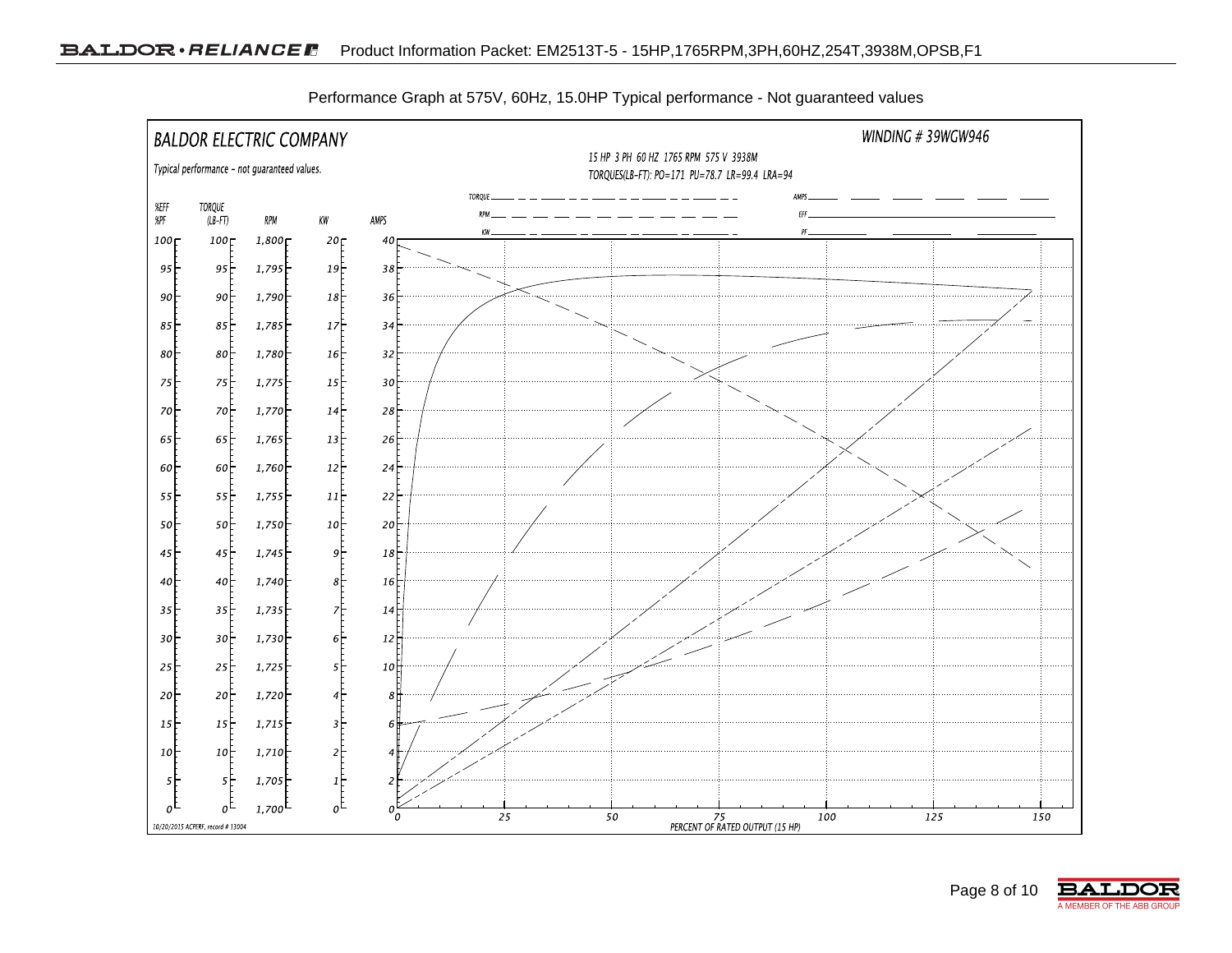